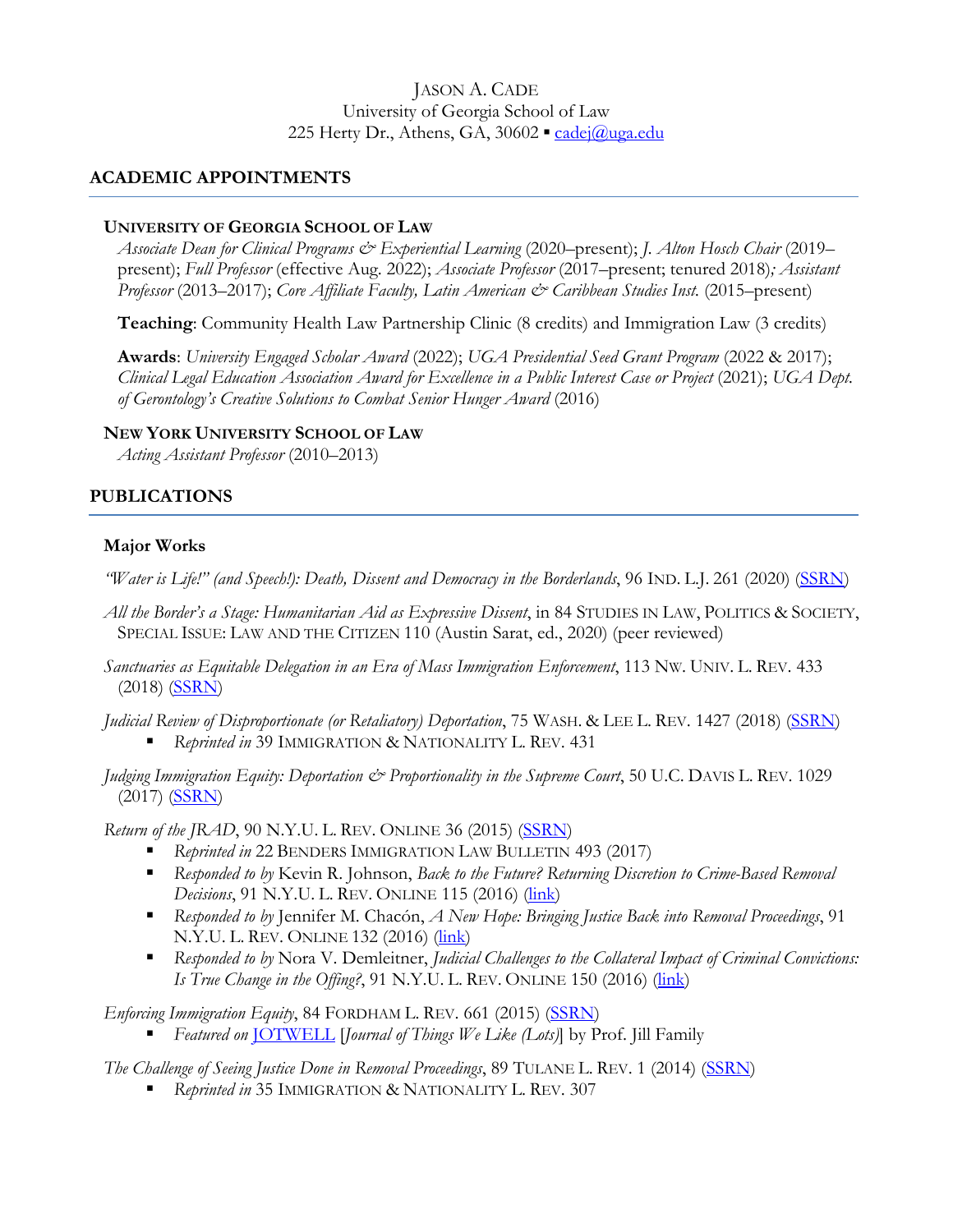- *Policing the Immigration Police: ICE Prosecutorial Discretion & the Fourth Amendment*, 113 COLUM. L. REV. SIDEBAR 180 (2013) [\(SSRN\)](https://papers.ssrn.com/sol3/papers.cfm?abstract_id=2343710)
- *The Plea Bargain Crisis for Noncitizens in Misdemeanor Court*, 34 CARDOZO L. REV. 1751 (2013) [\(SSRN\)](https://papers.ssrn.com/sol3/papers.cfm?abstract_id=2154920) *Reprinted in* 34 IMMIGRATION & NATIONALITY L. REV. 597

*Deporting the Pardoned*, 46 U.C. DAVIS L. REV. 355 (2012) [\(SSRN\)](https://papers.ssrn.com/sol3/papers.cfm?abstract_id=2070293)

- *Narrative Preferences & Administrative Due Process*, 14 HARVARD LATINO L. REV. 155 (2011) [\(SSRN\)](https://papers.ssrn.com/sol3/papers.cfm?abstract_id=1892313)
- *If the Shoe Fits:* Kasky v. Nike *and Whether Corporate Statements about Business Operations Should Be Deemed Commercial Speech*, 70 BROOK. L. REV. 247 (2004)

## **Essays and Reports**

- *Escalating Jailhouse Immigration Enforcement: A Report on Detainers Issued by ICE Against Persons Held by Local Law Enforcement Agencies in Georgia, North Carolina, and South Carolina from 2016-2018*, PROJECT SOUTH (Dec. 2021) (with P. Sreenivasan & A. Shahshahani) (*link*)
- *Restoring the Statutory Safety-Valve for Immigrant Crime Victims: Premium Processing for Interim U Visa Benefits*, 113 NW. UNIV. L. REV. ONLINE 120 (2019) (with M. Honeychurch, J.D. UGA Law 2019) [\(SSRN\)](https://papers.ssrn.com/sol3/papers.cfm?abstract_id=3283689)
- *Teaching Tomorrow's Lawyers Through a (Semi-)Generalist, (Mostly-)Individual Client Poverty Law Clinic: Reflections on Five Years of the Community Health Law Partnership*, 53 GA. L. REV. ONLINE 143 (2019) [\(SSRN\)](https://papers.ssrn.com/sol3/papers.cfm?abstract_id=3398672)
- *Five Steps to a Better U: Improving the Crime-Fighting Visa*, 21 U. RICH. PUB. INT. L. REV. 85 (2018) (with M. Flanagan, J.D. UGA Law 2018) (invited symposium essay) [\(SSRN\)](https://papers.ssrn.com/sol3/papers.cfm?abstract_id=3123779)
- *Proportionality Lost? The Rise of Enforcement-Based Equity in the Deportation System and its Limitations*, 22 GEORGIA B.J. 16 (2017) [\(SSRN\)](https://papers.ssrn.com/sol3/papers.cfm?abstract_id=2954013)

## **Op-Eds and Short Online Works**

- *Op-ed: Biden Must End Immigration Detainer Programs*, THE PROGRESSIVE (Jan. 10, 2022) (with others) [\(link\)](https://progressive.org/op-eds/biden-immigration-detainer-cade-shahshahani-sreenivasan-220110/)
- *Pardons for immigrants: Legal, legitimate, and long overdue*, COLLATERAL CONSEQUENCES RESOURCE CENTER  $(Jan. 7, 2019)$  (invited essay)  $(link)$
- *On Categorical Nonenforcement Decisions in Immigration Law*, ImmigrationProf (Nov. 27, 2015) (invited essay for online symposium on *U.S. v. Texas*) [\(link\)](http://lawprofessors.typepad.com/immigration/2015/11/on-line-symposium-on-texas-v-united-states-.html)
- *Mellouli in the Context of the Modern Deportation System*, CrImmigration: The Intersection of Criminal Law & Immigration Law (June 5, 2015) (invited essay for online symposium on *Mellouli v. Holder*) [\(link\)](http://crimmigration.com/2015/06/05/mellouli-in-the-context-of-the-modern-deportation-system/)
- *Proportionality in Immigration Reform Part II: Pardons, Expungements & Deferred Adjudications*, CrImmigration: The Intersection of Criminal Law & Immigration Law (May 30, 2013) (invited essay) (*link*)
- *Proportionality in Immigration Reform Part I: Aggravated Felonies*, CrImmigration: The Intersection of Criminal Law & Immigration Law (May 28, 2013) (invited essay) (*link*)

### **Practice Advisories and Amicus Briefs**

- *Practice Advisory: Advocating for Immigrant Survivors of Medical Abuse at the Irwin County Detention Center*, NATIONAL IMMIGRATION PROJECT–NATIONAL LAWYER'S GUILD (May 4, 2021) (with others) (*link*)
- *Marinelarena v. Sessions*, No. 14-72003 (9th Cir. 2018) (en banc) (co-counsel for amici curiae Immigration Law Professors) (federalism argument largely based on my article, *Deporting the Pardoned*)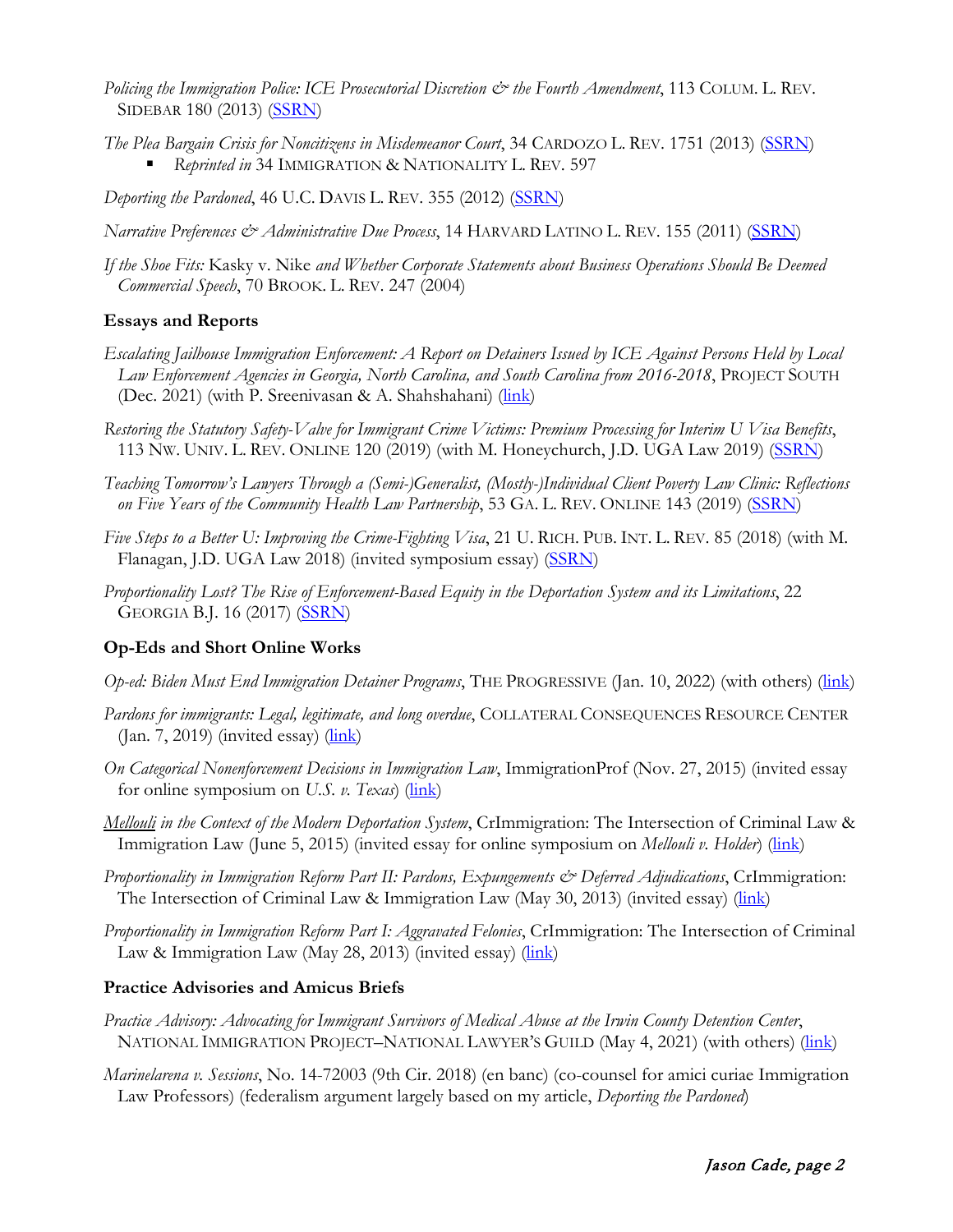## **GRANTS AND HONORS**

- *Engaged Scholar Award*, University-level award recognizing one tenured faculty member each year whose scholarship, facilitation of service-learning opportunities for students, and campus leadership have significantly advanced progress on issues of public concern. \$5,000 (2022)
- Co-PI, *Interdisciplinary School-Based Health Center.* President's Seed Grant Program. Piloting school health center addressing social determinants of health, in partnership with UGA Medical Partnership, School of Education, Aspire Clinic, GA Dept. of Public Health, and Clarke Co. Sch. Dist. \$94,746 (2022–23)
- Award Co-Recipient, Clinical Legal Education Association (CLEA), *Award for Excellence in a Public Interest Case or Project*. National-level award recognizing clinic's collaborative advocacy on behalf of immigrant women in Georgia detention center alleging serious medical abuse and retaliation. (2021)
- *COVID-19 Remote Community Assistance Project*. Flom Incubator Grant, Skadden Foundation. Funded special project to provide remote assistance to immigrants and other low-income individuals or communities in Georgia affected by coronavirus pandemic. \$10,000 (2020–21)
- Host Grant Recipient, Equal Justice Works/Dept. of Justice, *Crime Victims Justice Corps*. Funded two-year position for fellow to work with Community HeLP and Family Justice Clinic, plus summer positions for law students. \$147,200 (2018–20)
- Key Personnel, "*Promotores" as Cultural Brokers: Fostering Bridges toward Prosperous and Healthy Latino Communities*. President's Seed Grant Program. Funded team representing eight campus units to train Latina community workers and establish network of socio-legal referrals. \$97,547 (2017–19)
- *Creative Solutions to Combat Senior Hunger Award*. UGA College of Public Health, Inst. of Gerontology. Recognized innovation of streamlined process to help seniors utilize deduction for out-of-pocket medical expenses intended to increase benefits when applying for Medicare and SNAP. \$500 (2016)

### **OTHER PROFESSIONAL EXPERIENCE**

#### **CENTER FOR CONSTITUTIONAL RIGHTS New York, NY**

#### *Contract Attorney* Dec. 2010

Authored brief in case remanded from Second Circuit Court of Appeals concerning whether noncitizens may be deported on the basis of convictions still pending on direct appeal.

#### **CLAUDIA SLOVINSKY & ASSOCIATES New York, NY**

*Associate Attorney* 2008–2010

Represented individuals and families seeking naturalization, asylum, permanent residence, visas, humanitarian relief, and deportation defense.

### **THE DOOR'S LEGAL SERVICES New York, NY**

*Skadden Fellow* 2006–2008

Represented juveniles in immigration hearings, family court, and other matters. Lead counsel or amicus in several state court appeals concerning immigrant juveniles. Expanded family court guardianship jurisdiction through legislative reform. Trained law students & pro bono attorneys.

### **PUBLIC INTEREST INTERNSHIPS & LAW SCHOOL CLINICS New York, NY**

*Student Attorney / Intern* 2003–2005 N.Y. Legal Aid Society, Immigration Law Unit (2005); Center for Constitutional Rights (2004); BLS Employment Law Clinic (2004); Office of the Appellate Defender (2003).

## Jason Cade, page 3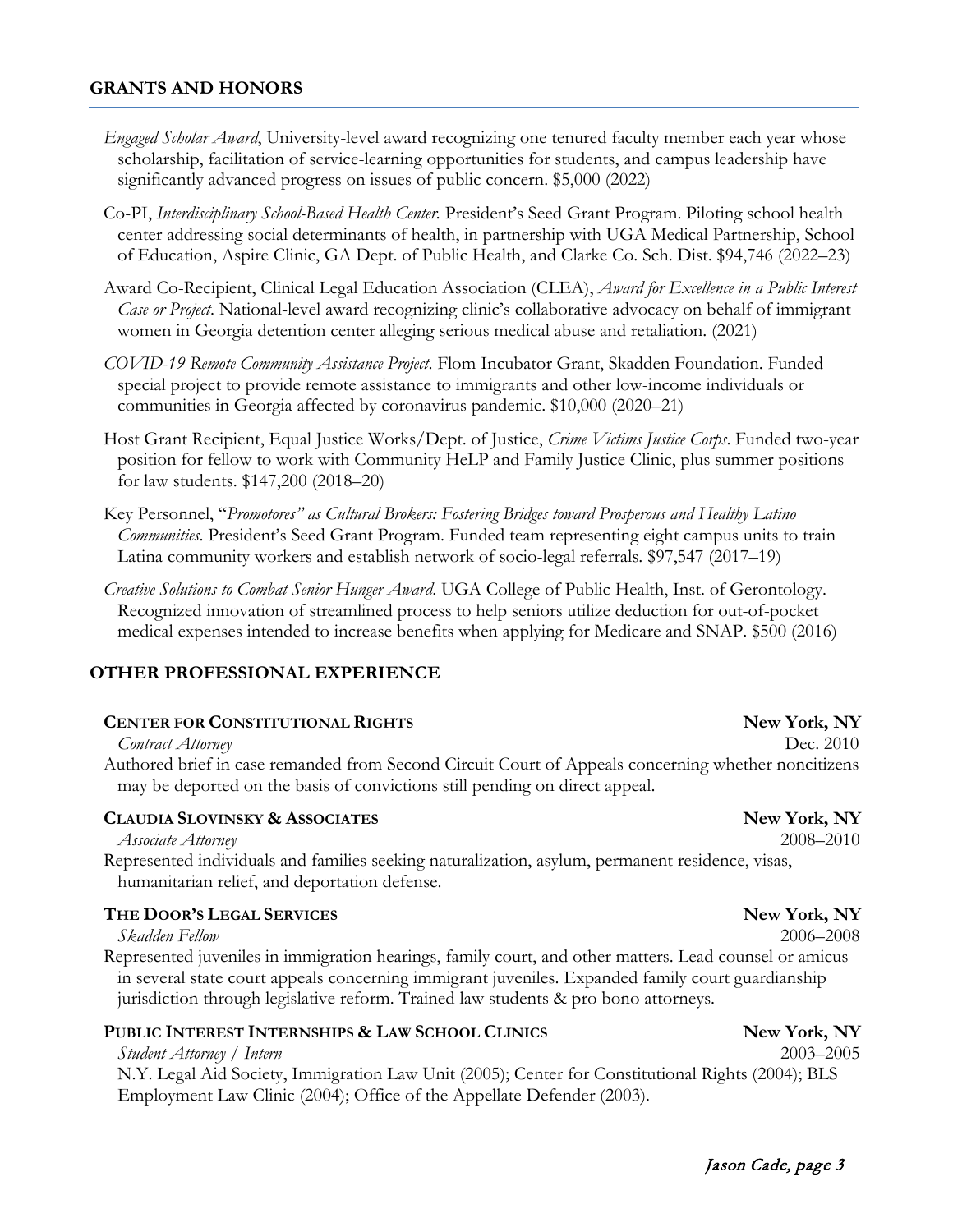## **EDUCATION AND JUDICIAL CLERKSHIP**

| U.S. DISTRICT COURT, E.D.N.Y., HON. STEVEN M. GOLD | Brooklyn, NY |
|----------------------------------------------------|--------------|
| Judicial Clerk                                     | 2005–2006    |
|                                                    |              |

**BROOKLYN LAW SCHOOL** J.D., *magna cum laude* 2002–2005 Executive Articles Editor, *Brooklyn Law Review*; Jerome Prince Scholar; Edward V. Sparer Public Interest Fellow; Judge Doris A. Thompson Award for Excellence in Professional Skills; Research Assistant for Profs. Jennifer Rosato and Minna Kotkin

**UNIVERSITY OF NORTH CAROLINA AT CHAPEL HILL, A.B. English/Education 1993–1997** North Carolina Teaching Fellow; University College Dublin (Year Abroad)

### **EXTERNAL PRESENTATIONS**

- Presenter, "Deep South Detainers," Clinical Law Review Workshop, NYU Law School (Oct. 2021)
- Presenter (Invited), "'Water is Life!' (and Speech!): Death, Dissent and Democracy in the Borderlands," Indiana Law Journal Author Talks, Indiana Law School (Nov. 2020)
- Presenter (Invited), "Humanitarian Aid as Expressive Dissent," Houston Law Center Immigration Theory Workshop: "Imagining Migration After Populism," Univ. of Houston School of Law (Feb. 2020)
- Presenter (Invited), "Death, Dissent and Democracy in the Borderlands" Faculty Colloquium, Washington Univ. School of Law (Feb. 2020)
- "Speech on the Border," Clinical Law Review Writers Workshop, NYU Law School (Sept. 2019)
- Presenter (Invited), "Consequences of Enforcement Policies at the Southern Border for Asylum-seekers & Other Migrants," Emory International Law Journal Symposium: "Continued Relevance & Challenges of the 1951 Refugee Convention on Global, Regional and Local Levels," Emory Law School (Feb. 2019)
- Presenter (Invited), "Sanctuaries & Legitimacy in an Era of Mass Immigration Enforcement," Fordham Urban Law Journal's Cooper-Walsh Colloquium: "Remodeling Sanctuary: Urban Immigration in a New Era," Fordham Law School (Nov. 2018)
- "Restoring the Statutory Safety-Valve for Immigrant Crime Victims: Premium Processing for Interim U Visa Benefits," Clinical Law Review Writers Workshop, NYU Law School (Sept. 2018)
- Co-Panelist / Workshop Facilitator (Invited), "Scholarship: Motivating, Progressing, Finishing, Valuing," Immigration Law Scholars Conference, Drexel Univ. School of Law (May 2018)
- Presenter, "Judicial Review of Disproportionate (or Retaliatory) Deportation," Immigration Law Scholars Conference, Drexel Univ. School of Law (May 2018)
- Presenter (Invited), "Proportionality Review in an Era of Mass Deportation," Lara D. Gass Annual Law Review Symposium: "President Trump's Executive Orders and Emergent Issues in Immigration Enforcement," Wash. & Lee Law School (Feb. 2018)
- Presenter (Selected from call for papers), "Sanctuaries & Legitimacy in an Era of Mass Immigration Enforcement," Immigration Panel, Assoc. of Amer. Law Schools Annual Conference (Jan. 2018)
- Presenter (Invited), "Sanctuaries & Legitimacy in an Era of Mass Immigration Enforcement," Univ. of Richmond Law School Symposium (Oct. 2017)
- "Sanctuaries & Legitimacy in an Era of Mass Immigration Enforcement," Clinical Law Review Writers Workshop, NYU Law School (Sept. 2017)
- Presenter (Invited), "Immigration Equity's Last Stand: Sanctuaries and the Rule of Law," People & Cultures across Borders Conference: "Undocumented – Belonging & Exclusion in the Age of Transnationalism," Princeton Univ. Institute for International & Regional Studies (May 2017)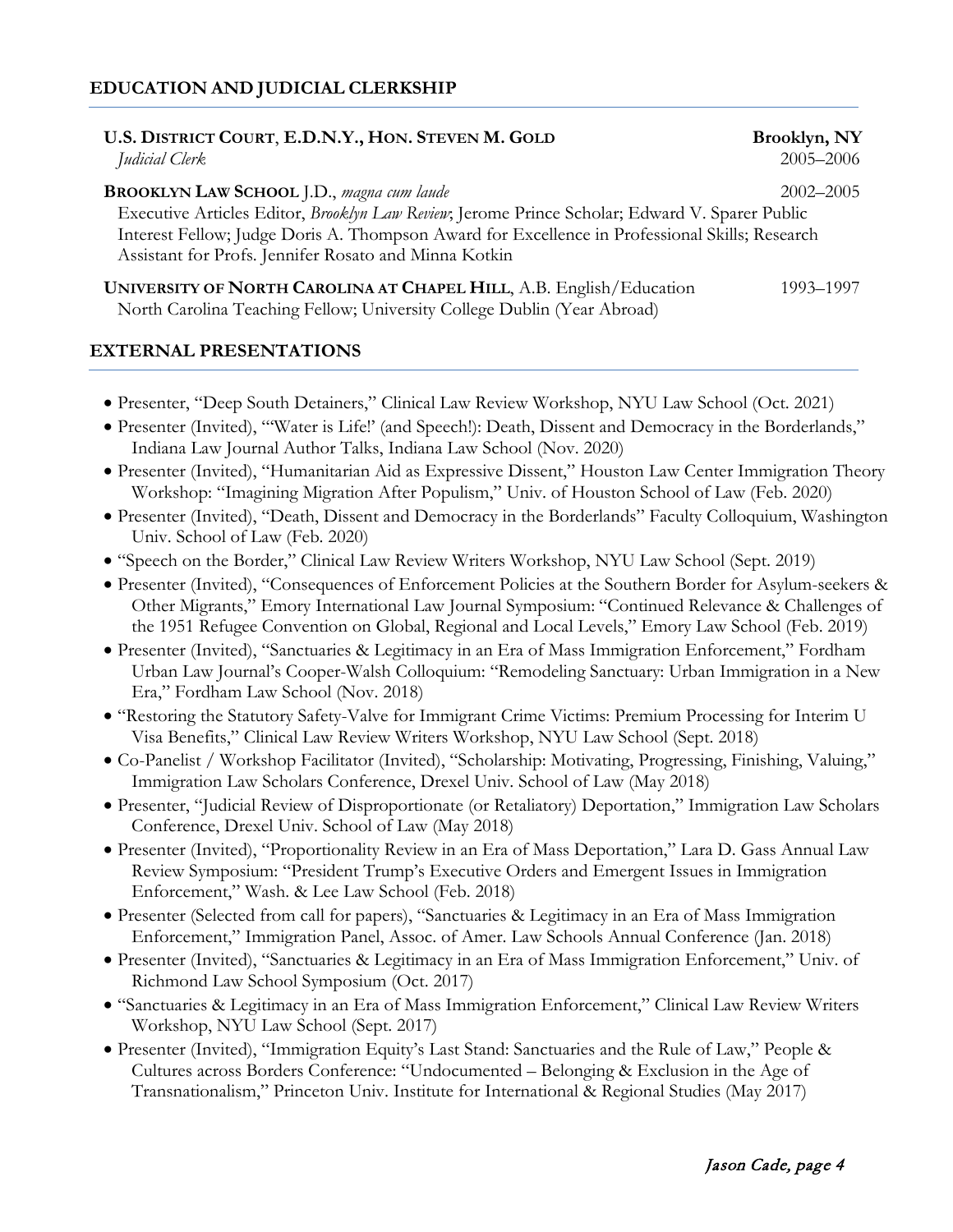- Presenter, "Immigration Equity's Last Stand: Sanctuaries and the Rule of Law," Emerging Immigration Law Scholars Conference, Texas A&M Law School (May 2017)
- Discussant, Works-in-Progress, Emerging Immigration Law Scholars Conference, Texas A&M Law School (May 2017)
- Panelist (Invited), Drexel Law Review Symposium: "Twenty Years After the 1996 Immigration Laws: Revisiting an Experiment in Comprehensive Severity," Drexel Univ. School of Law (Oct. 2016)
- Presenter, "Judging Immigration Equity," 3rd Int'l CINETS Conference: "Crimmigration in the Shadow of Sovereignty," Univ. of Maryland - College Park (Oct. 2016)
- Presenter, "Return of the JRAD," Southeastern Law Schools Junior-Senior Faculty Conference, Alabama Law School (Nov. 2015)
- "Return of the JRAD," Clinical Law Review Writers Workshop, NYU Law School (Sept. 2015)
- "Judging Immigration Equity," Clinical Law Review Writers Workshop, NYU Law School (Sept. 2015)
- Presenter, "Enforcing Immigration Equity," New Scholars Colloquia, Southeastern Assoc. of Law Schools Annual Conference (July 2015)
- Panelist, "Doctrinal-Clinical Collaborations: Making Learning More Relevant by Bringing Local Cases into the Classroom," Southeastern Assoc. of Law Schools Annual Conference (July 2015)
- Discussant, "Immigration Reform Without Congress," Southeastern Assoc. of Law Schools Annual Conference (July 2015)
- Presenter, "Enforcing Immigration Equity" & "Judging Immigration Equity" (early combined draft), Emerging Immigration Law Scholars Conference, Miami Law School (June 2015)
- Presenter, "Judging Immigration Equity," Clinical Law Review Workshop, NYU Law School (Sept. 2016)
- Panelist (Invited), American University Law Review Symposium: "Bordering on Legal Limits?: Immigration Enforcement, Prosecutorial Discretion, and Executive Action," American University Washington College of Law (Jan. 2015)
- Panelist (Invited), "Ethical Considerations for Defenders, Prosecutors, & Judges in Criminal Proceedings Involving Noncitizens," 15th Annual Legal Ethics & Professionalism Symposium, Emory U. Law School (Nov. 2014)
- "The Criminal History Proxy," Clinical Law Review Writers Workshop, NYU Law School (Sept. 2014)
- Presenter, "The Criminal History Proxy," Junior Faculty Scholarship Retreat, Univ. of Georgia Law School (June 2014)
- Presenter, "The Challenge of Seeing Justice Done in Removal Proceedings," Immigration Law Scholars Conference, UC Irvine Law School (May 2014)
- Presenter, "The Challenge of Seeing Justice Done in Removal Proceedings," Seattle Univ. Law School (April 2014)
- Presenter, "The Challenge of Seeing Justice Done in Removal Proceedings," Southeastern Law Schools Junior-Senior Faculty Conference, Emory Law School (Nov. 2013)
- Presenter, "Policing the Immigration Police: ICE Prosecutorial Discretion & the Fourth Amendment," LatCrit Conference, Chicago, IL (Oct. 2013)
- Presenter, "The Challenge of Seeing Justice Done in Removal Proceedings," Clinical Law Review Writers Workshop, NYU Law School (Sept. 2013)
- Presenter, "The Challenge of Seeing Justice Done in Removal Proceedings," Emory Univ. Law School /Univ. of Georgia Law School Scholarship Colloquium (July 2013)
- Presenter, "Policing the Immigration Police: ICE Prosecutorial Discretion & the Fourth Amendment," Emerging Immigration Law Scholars Conference, UC Irvine Law School (June 2013)
- Presenter, "The Plea Bargain Crisis for Noncitizens in Misdemeanor Court," Scholarship and Teaching Workshop, Albany Law School (Jan. 2013)
- Job Talk, "Noncitizens in Misdemeanor Court," Univ. of New Mexico Law School (Nov. 2012)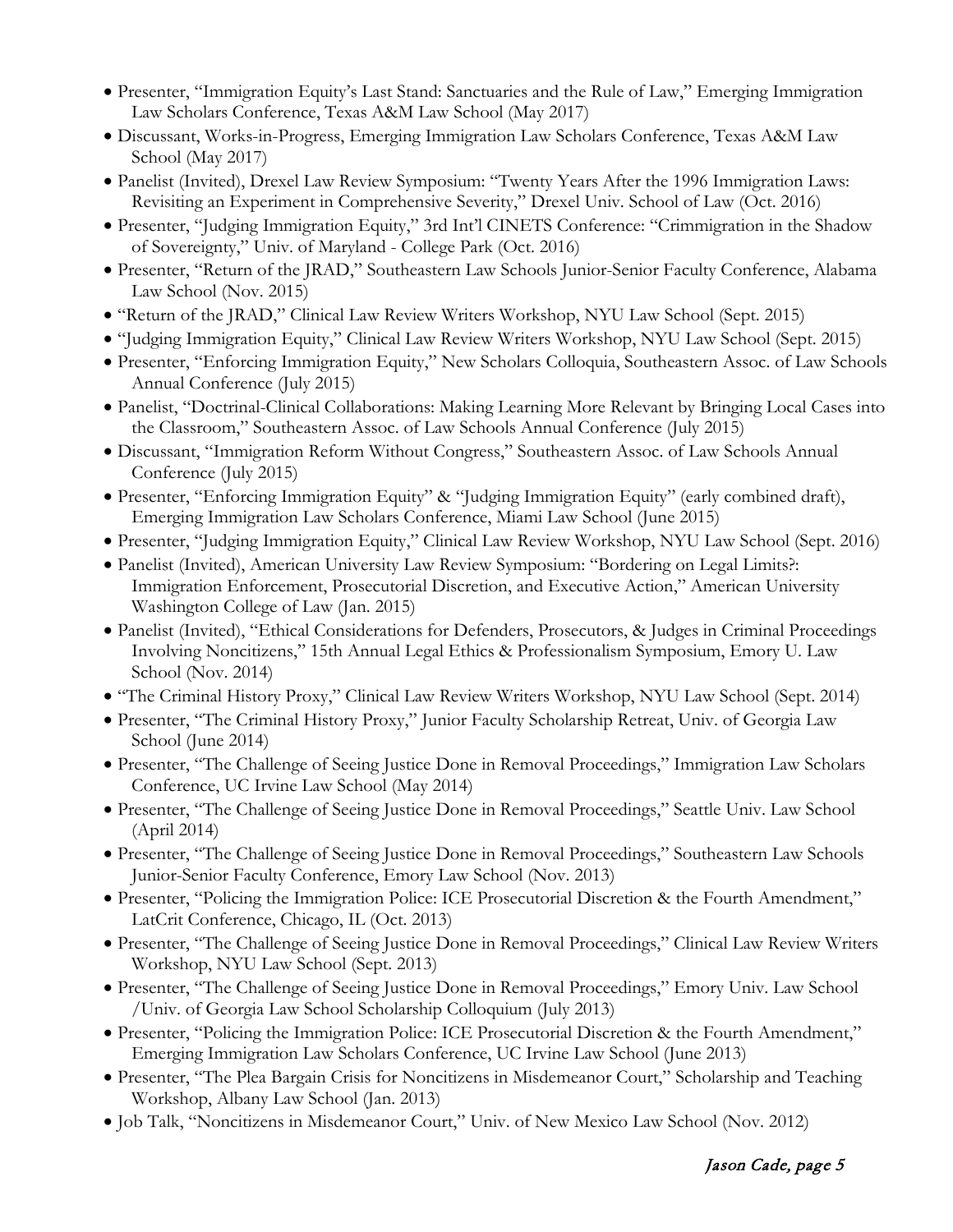- Job Talk, "Noncitizens in Misdemeanor Court," Univ. of Denver Law School (Nov. 2012)
- Job Talk, "Noncitizens in Misdemeanor Court," Univ. of Georgia Law School (Nov. 2012)
- Job Talk, "Noncitizens in Misdemeanor Court," Elon Univ. Law School (Nov. 2012)
- Presenter, "The Plea Bargain Crisis for Noncitizens in Misdemeanor Court," Immigration Law Scholars Conference, Hofstra Law School (June 2012)
- Presenter, "Deporting the Pardoned," Lawyering Colloquium, NYU Law School (Feb. 2012)
- "Deporting the Pardoned," Clinical Law Review Writers Workshop, NYU Law School (Oct. 2011)
- Presenter, "Narrative Preferences & Administrative Due Process," Lawyering Colloquium, NYU Law School (Aug. 2010)
- Panelist (Invited), "Private Immigration Practice," Brooklyn Law School, National Lawyers Guild Student Chapter (April 2009)
- Panelist (Invited), "Motions to Suppress in Removal Proceedings," John Marshall Law School (Chicago), 3d Annual Conference on Unaccompanied Immigrant Children (April 2008)
- Presenter (Invited), "Special Immigrant Juvenile Status," John Marshall Law School (Chicago), 3d Annual Conference on Unaccompanied Immigrant Children (April 2008)
- Panelist (Invited), "Special Immigrant Juvenile Status," New York Law School (March 2008)
- Presenter, "The Immigrant Youth Representation Project," Cahill, Gordon, & Reindel, Pro-bono Program (June 2008)
- Presenter, "The Immigrant Youth Representation Project," The Legal Aid Society (Sept. 2007)
- Presenter, "The Immigrant Youth Representation Project," White & Case LLP, Pro-bono Program (June 2007)
- Presenter, "The Immigrant Youth Representation Project," CUNY Law School (April 2007)

# **CAMPUS PRESENTATIONS**

- Moderator, "Immigrant Speech and Government Retaliation," Georgia Law Review Symposium: "Immigrants and the First Amendment: Defining the Borders of Noncitizen Free Speech and Free Exercise Claims," University of Georgia School of Law (March 2022)
- Presenter/Trainer, "Immigration Law for Therapists and Counselors," School of Education (Nov. 2021)
- Lecturer, "Rules, Enforcement, and Sanctuaries: Defining Immigrant Membership," Undergraduate Pre-Law Speaker Series, Univ. of Georgia (Oct. 2021)
- Presenter, "Immigration in the Southeast," Clinical Program Summer Brownbag Series, Univ. of Georgia Law School (July 2021)
- Presenter/Trainer, "Immigration Law for Therapists and Counselors," School of Pharmacy (Jan. 2021)
- Presenter, "Black and Undocumented," Clinical Program Summer Brownbag Series, Univ. of Georgia Law School (July 2020)
- Panelist, "Crimes, Courts and Immigration," Ask an Expert, Univ. of Georgia Law School (April 2020)
- Opening Plenary Speaker (Invited), Working in the Public Interest Conference: "Fighting for the American Dream," Univ. of Georgia Law School (March 2019)
- Host, Speaker Sidebar Podcast, Episode 2: Jennifer M. Chacón, Univ. of Georgia Law School (Oct. 2018)
- Lecturer (Invited), "Sanctuaries in an Era of Mass Immigration Enforcement," Univ. of Georgia Honors Students Lunchbox Series (Apr. 2018)
- Moderator / Discussant (Invited), "International Criminal Justice," IntLawGrrls 10th Birthday Conference, Univ. of Georgia Law School (March 2017)
- Presenter (Invited), "Proportionality Lost? The Rise of Enforcement-Based Equity and its Limitations," Immigration Forum Series, Latin American & Caribbean Studies Inst., Univ. of Georgia (Sept. 2016)